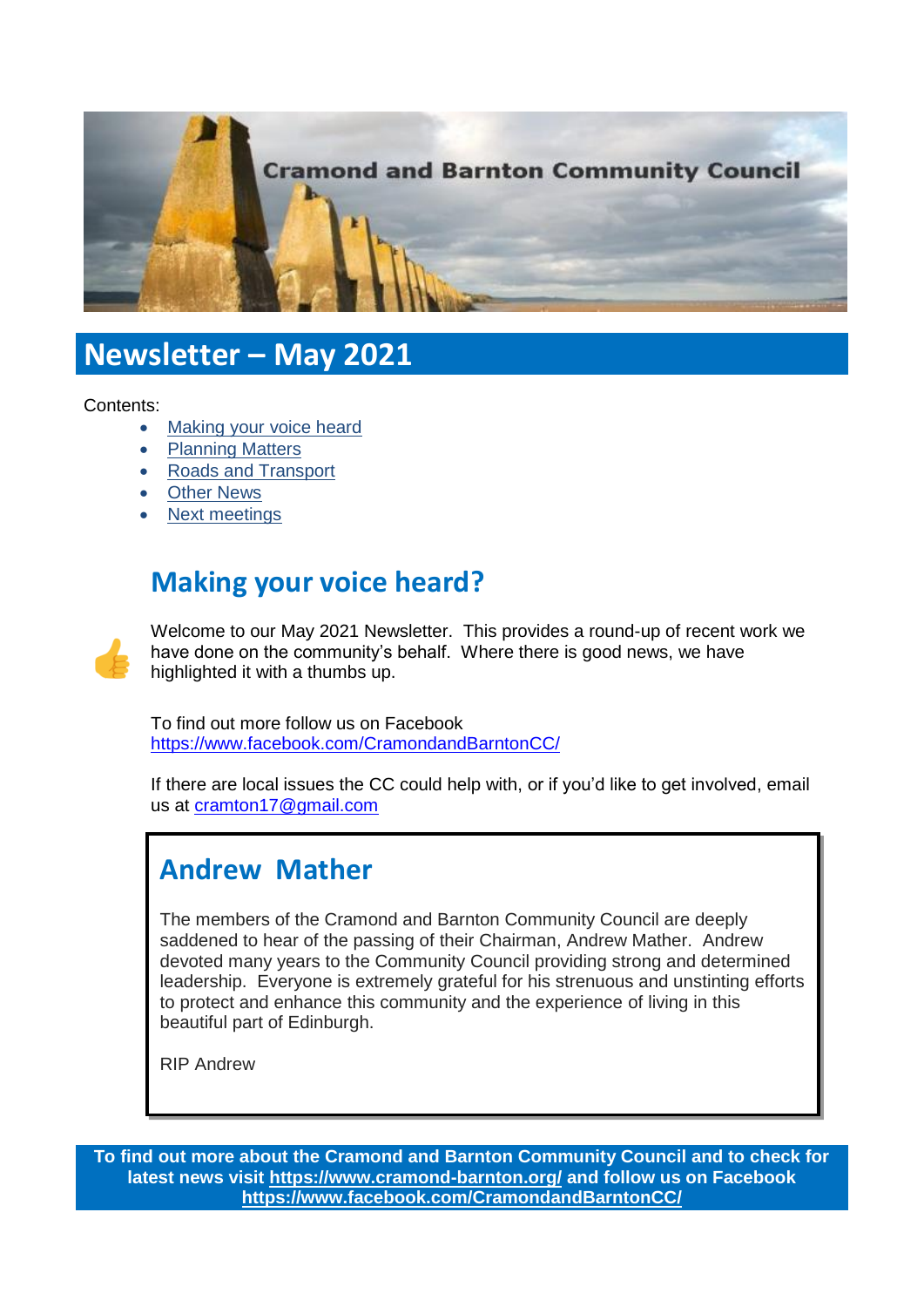## <span id="page-1-0"></span>**Planning matters**

#### **AMA still failing to meet planning conditions at Brighouse (former Cramond Campus)**



Despite a huge amount of local unhappiness over the last 18 years, developers AMA are asking for yet more time to provide sports pitches and facilities. The CC objected, calling for community needs for informal recreational and amenity open-space to be met. Next steps are for a hearing on 12 May at which the CC will be represented.

### **Juniper Residential retirement complex at Barnton Ave West**

View at<http://juniper-barnton.scot/>

Forty four residential units in 4 townhouses and 2 apartment blocks (3 and 4 storey) overlooking the Royal Burgess Golf Course are proposed. The CC has met (virtually) with developer representatives and, while generally welcoming the development of retirement complexes, has expressed concern about the visual dominance of the blocks and about the Covid-insecure nature of the single entrance. We suggested 2/3 smaller buildings instead and are worried about pressures on local health and care services.

We've also called for increased parking (with an underground car park), improved footpath links, safer paths and trees to screen and enhance biodiversity.

### **New Watersport facility for Silverknowes Beach**

We've welcomed this proposal which includes changing facilities, storage, a shop and a cafe, but asked for minor relocation and controls over vehicle access and parking. We have, however, raised concerns about toilet and shower provision, litter nuisance and seawater quality.

## **Cramond Public Toilets**

The City Council regards Cramond's public toilets as not fit for purpose so we look forward to them being replaced over the next few years.

The CC has set out three possible locations: roughly the site of the present ones (ideally at foreshore level to allow easy disabled access); in the car park behind the Cramond Inn close to the steps down to the foreshore; and beside the ramp down to the foreshore at the eastern end of the car park. A report on this and other public toilets went to the Council Committee on 22 April, without funding commitments.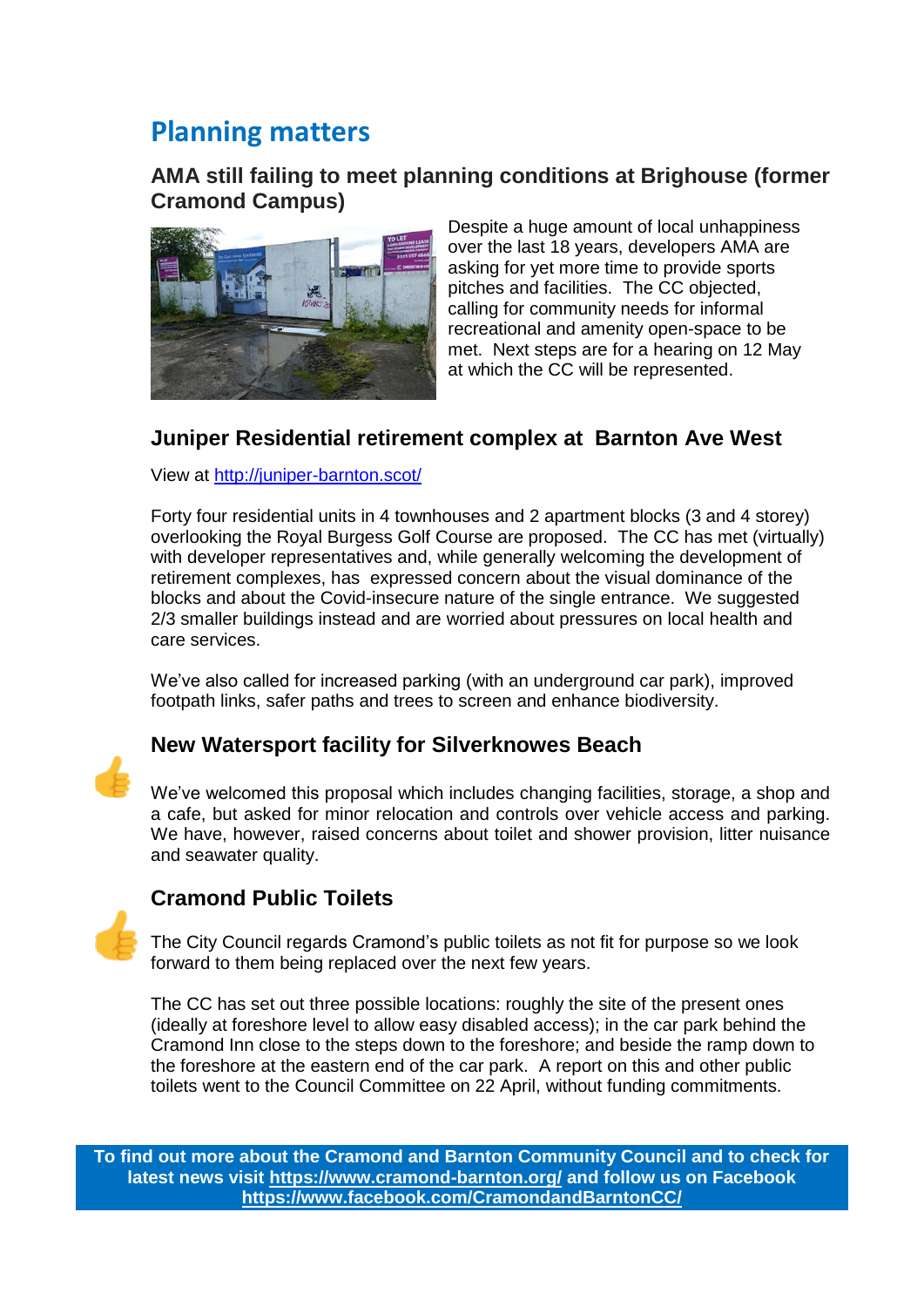## <span id="page-2-0"></span>**Roads and Transport**

#### **Congestion on Cramond Glebe Road posing a danger to residents and visitors**

Coverage in the Edinburgh Evening News has highlighted the dangers of recent parking congestion on Cramond Glebe Road. These include inadequate social distancing amongst pedestrians and blocked access for emergency vehicles.

The CC firmly believes that the closure of Silverknowes Road, which provided the next point of vehicular access to the beach, has contributed to this and we have called for it to be reopened to vehicles. Senior Council staff have dismissed claims that the closure has effected Cramond.



While the recent painting of double yellow lines along the northern end of Cramond Glebe Road has certainly helped, we will continue to monitor the situation to ensure this part of our area is safe.

Separately there continues to be no date for the hearing into loading/unloading restrictions to facilitate the dangerous new care home exit onto Glebe Road.

#### **Cammo Walk and Barnton Junction traffic management still undecided**

Following years of non-productive discussions with the City Council on traffic arrangements for Cammo Walk and the Barnton junction, the CC resorted to a Community Participation Request to get the Council to engage with us. However, after delays and three unproductive meetings, we have now suspended our involvement until Council officers come back with suggested solutions to the issues we have identified and a commitment to engage, including fielding directly involved officers.

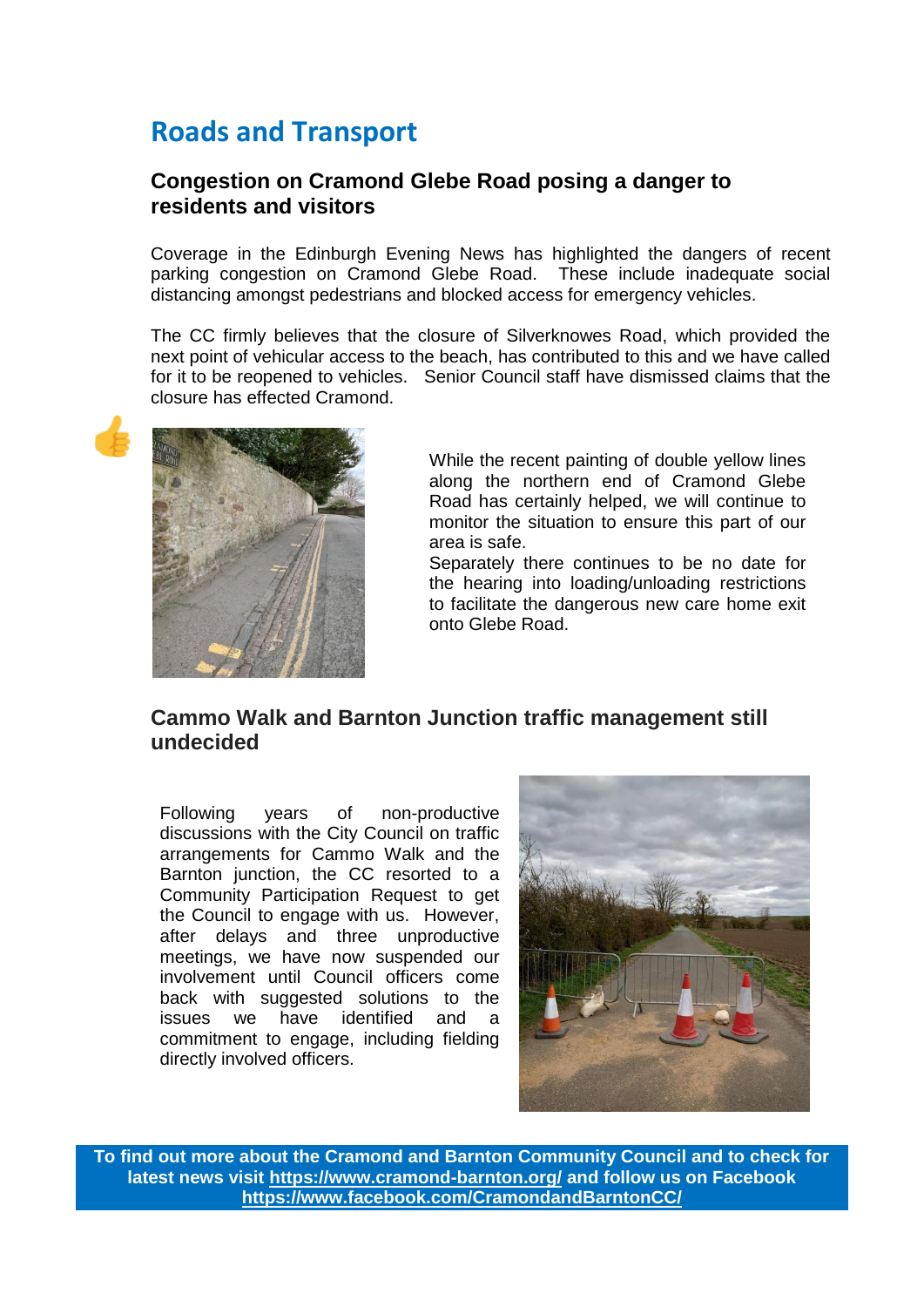### **Cammo Road: Potential Closure**

The Council is considering closure of Cammo Road west of Cammo Estate North Car Park to prevent rat-running and enhance walkers' and cyclists' safety. The CC supports this in principle, but conditional on provision of traffic lights at Cammo Gardens/Maybury Road junction and possibly at Cammo Road/Queensferry Road junction. We have suggested also that the closure be nearer Turnhouse Farm Road.

### **Road Safety Issues Highlighted – Cramond Brig, Brae Park Road and Cramond**



We raised concerns during lockdown about safety around the Miller and Carter car park due to vehicles, on-road parking, and the number of walkers and cyclists accessing the Dalmeny Estate and cycle routes. Brae Park Road also poses a safety issue – especially at crossing with the River Almond Walkway – due to walker/cyclist conflicts. We are also aware of concerns regarding parking around the Cammo Estate.

### **Queensferry Road bus lanes**

These are now in place between the Cramond Brig and the Barnton junction. We will keep an eye on the impact of them.

## **Spaces For People**

We have participated in two recent City Council Spaces for People consultation sessions to discuss plans to extend some of the schemes introduced under the Covid emergency provisions. No firm decisions have as yet been made.

## **Input to Regional Transport Strategy**

The CC is providing input to consultations about the above highlighting in particular transport issues, improvements and challenges in our area as we emerge from Covid restrictions.

## **Airport remobilisation**

The UK government has announced £5.5m for UK airports to remobilise airspace change programmes which aim to modernise UK airspace and which were halted as a result of Covid. Our representative on the Edinburgh Airport Noise Advisory Board will highlight issues relevant to our area.